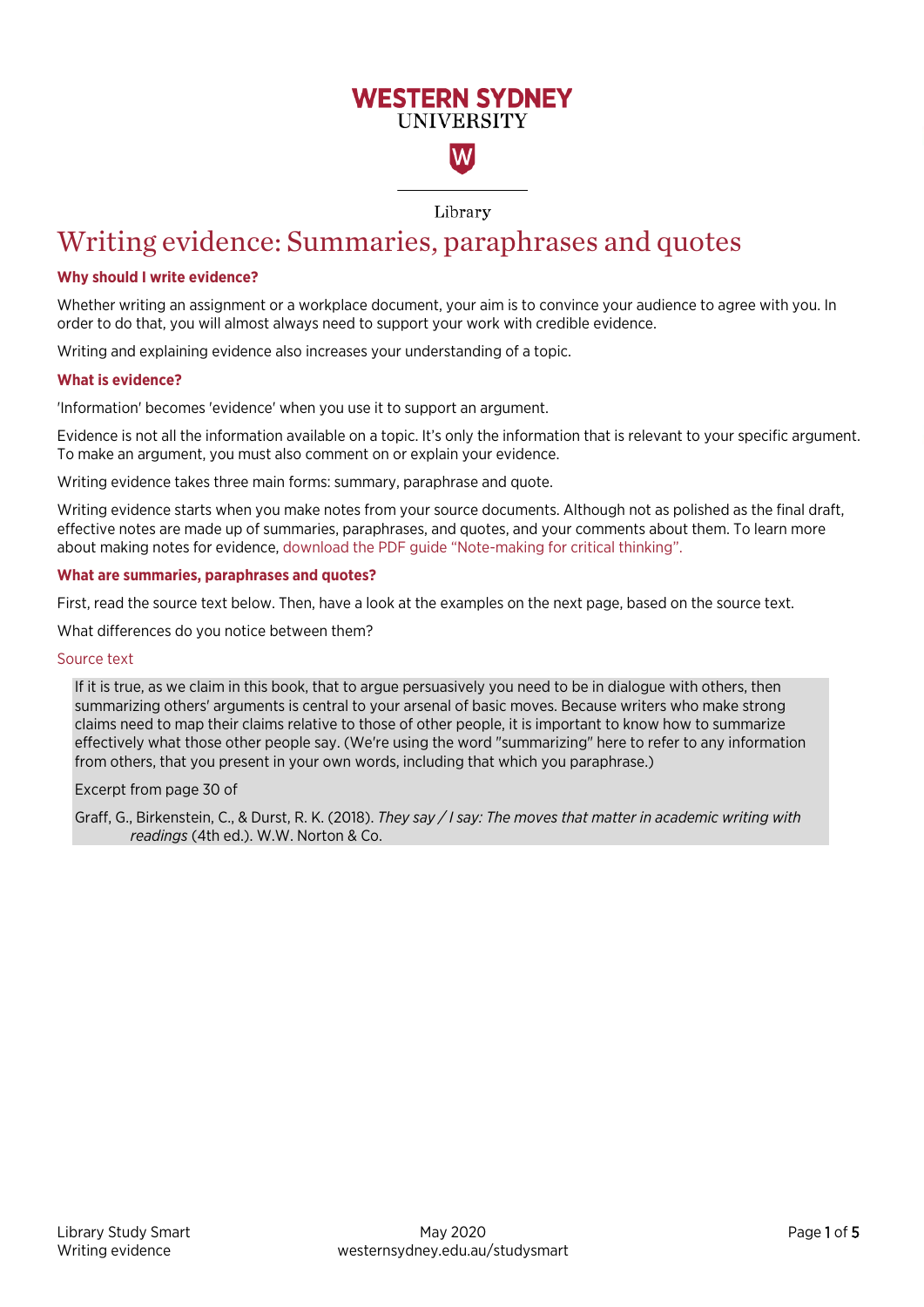## **Summary Example**

Being able to summarise and paraphrase is essential for writing strong arguments that respond to the arguments of others (Graff, Birkenstein & Durst, 2018).

*The summary above is very short and states only the main idea of the source text.*

Reasons for summarising include:

- $\rightarrow$  to present a range of ideas, for synthesis or discussion;
- when making notes.

## **Paraphrase Example**

Graff, Birkenstein and Durst (2018) contend that being able to summarise and paraphrase from others' texts is a fundamental skill required to write a persuasive argument. They liken writing an argument to being in a conversation with other writers. When they use this comparison, it is logical to conclude that to argue convincingly a writer needs to respond to the arguments and claims of other writers, and thus must be able to demonstrate in summary or paraphrase what those other arguments and claims are.

*This text does not merely restate the ideas in the original text. There are also comments about the ideas. Do you think the writer of the paraphrase above agrees or disagrees with the original text? Why do you think that?*

Reasons for paraphrasing include:

- $\rightarrow$  to discuss the source text in detail. For example, to clarify or explain something about it;
- $\rightarrow$  to make detailed notes about a section for in-depth comment.

## **Quote Example**

Graff, Birkenstein and Durst claim that "to argue persuasively you need to be in dialogue with others" (2018, p. 30) and that summarising is a way to achieve that. Their point is that a reader won't be convinced by a writer's argument unless the writer creates dialogue with others writing on the same topic. That is why developing skills in writing evidence is very important for academic writing.

*There is more than just the quote here. The quote has been introduced and also explained, by stating what's important about the quote for the argument (that skills in writing evidence are important).*

Reasons for quoting include:

- $\rightarrow$  to comment on the words used in the source;
- $\rightarrow$  the quote is from someone important in the field, and referring to their words gives authority to your idea;
- you need to quote the source for accuracy of information.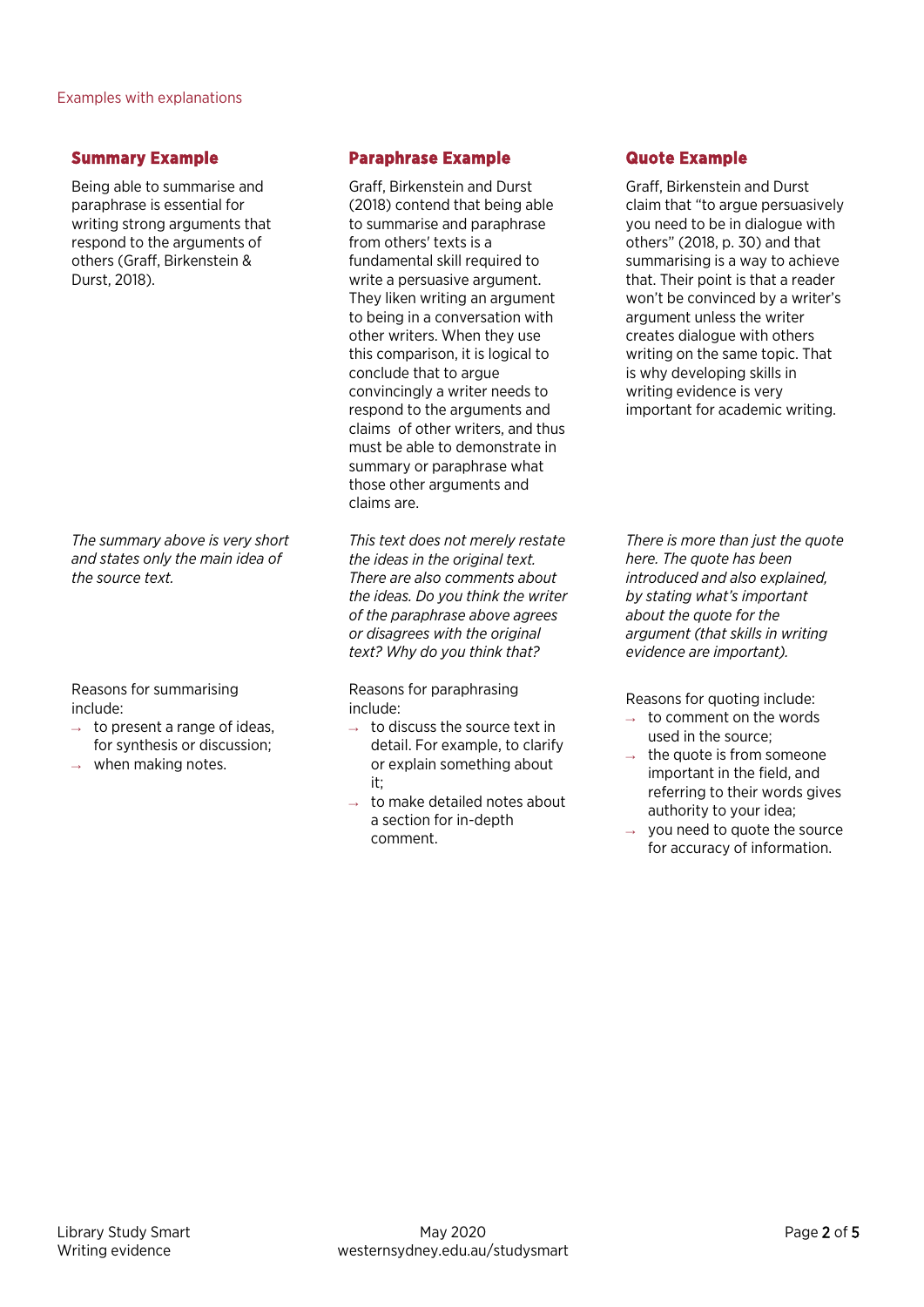#### Features of summaries, paraphrases and quotes



#### **How do I choose between summarising, paraphrasing, and quoting?**

Two main questions to ask when deciding which to use are:

- 1. How much detail?
- 2. Your words or theirs?

Your answers to these questions will depend on your PURPOSE for including the information from the source.

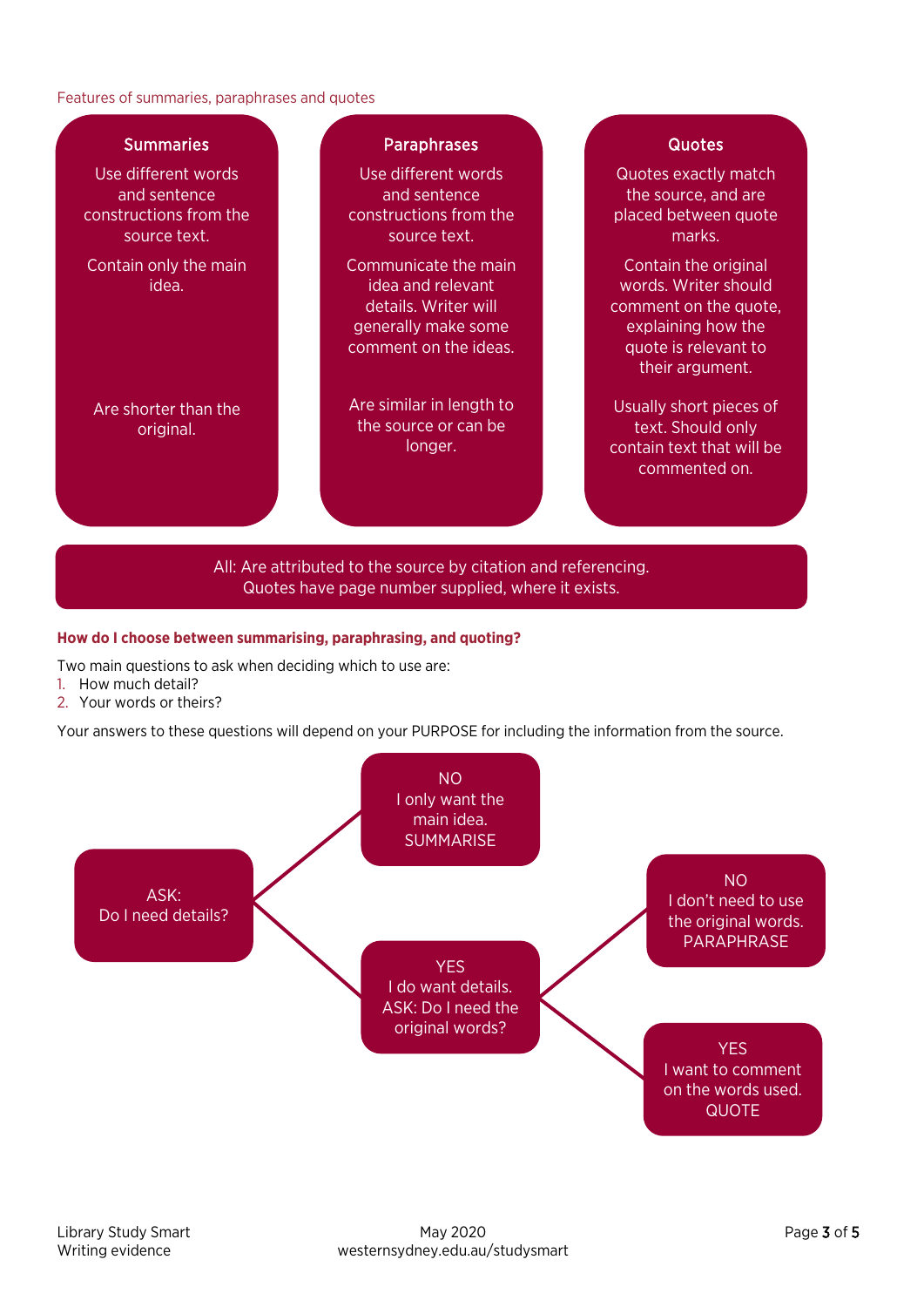### **Getting started with paraphrasing**

Paraphrasing is one of the more difficult academic skills. There is no one best way to paraphrase. Here are some simple steps to get you started.

## 1. Read the section of text, then cover it.

Think about the meaning, not the words.

## 2. Write what you remember in dot points.

Writing in dot points helps you to write the meaning without using the same sentences as the source. If it's a long text, break it down into smaller parts.

## 3. Check your dot points

When you have written your dot points, check the source text for:

- $\rightarrow$  Correct meaning.
- $\rightarrow$  Words that need changing.

 $\rightarrow$  Details that you have missed.

Don't change the specialist terms that are commonly used in the profession you are studying for.

#### 4. Write your paraphrase

Use your dot points to write the information and ideas in your own way. Congratulations, you have written a paraphrase.

For a more structured approach, download [the "Paraphrasing Tool" interactive PDF.](https://www.westernsydney.edu.au/__data/assets/pdf_file/0007/1641139/Paraphrasing_tool_and_example.pdf)

#### **Tips for preventing common problems**



Summarise the relevant information instead of looking in your readings for sentences that say what you want to say, and then rewriting them.

Although new students often start out by rewriting individual sentences, it can lead to taking ideas out of context, and to accidentally plagiarising. Summarising gives you the 'bigger picture' and it's easier to write summaries in your own words.



**2** When making notes, write whether it's a summary, paraphrase or quote. That way you won't accidentally use a quote thinking it was a summary or paraphrase.



Submit assignments before they are due and check your Turnitin Similarity Report. The report shows how much of your text matches other texts and you can rewrite as required. For more information, view [the video "Viewing and interpreting the Originality Report".](https://youtu.be/MBCyWBAagpA) 



**4** Seek and use feedback on your evidence-writing skills while drafting your assessment. To get expert help or browse 'how-to' guides, [visit the Study Smart website.](https://westernsydney.edu.au/studysmart)